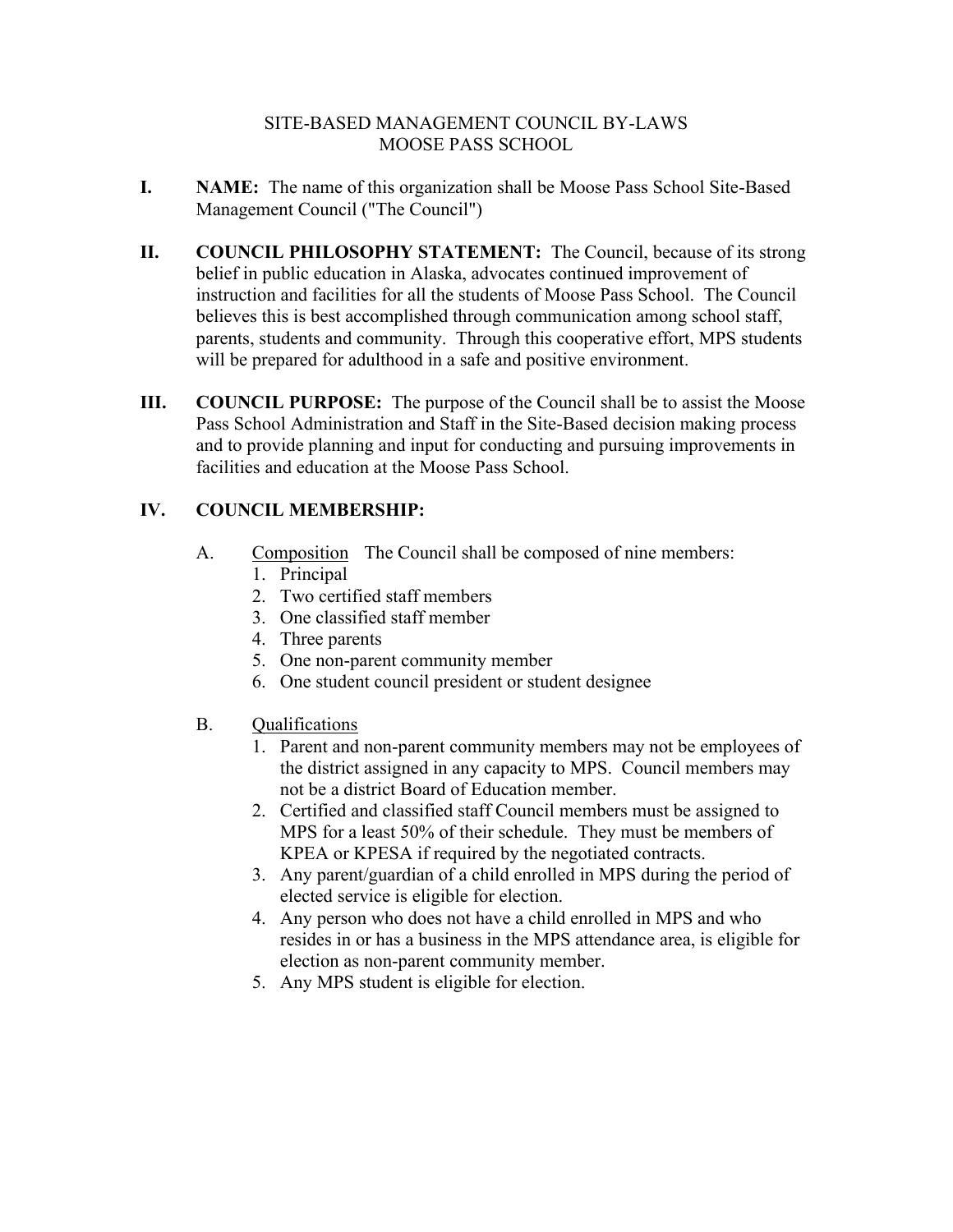- C. Elections
	- 1. Initiate nomination process by April  $1<sup>st.</sup>$
	- 2. Nominations to be into committee by April  $10<sup>th</sup>$ . Nominations and a personal biographical sketch must be submitted by April  $10^{th}$ .
	- 3. Parent Council members will be nominated and elected by their peers as set forth in the current School Based Decision Making Process Manual.
	- 4. The non-parent community council members will be nominated and elected by the Council.
	- 5. Certified and classified staff council members will be nominated and elected by their peers as described in the negotiated contracts.
	- 6. The student council of Moose Pass School will select the student's member of the council.
	- 7. Election will be held before May  $1<sup>st</sup>$ . Election will be congruent with a spring program in an effort to get more parents to be present to vote.
	- 8. During this spring program, election will occur by secret ballot.
	- 9. When filling vacant parent position, simple majority vote rule will apply. When the Council needs to fill two parent seats, seats will not be distinguished. The top two candidates who receive the most votes will be on the Council. The non-parent community members will be treated as their own entity.
- D. Terms
	- 1. The term of office starts and ends August 31 of the appropriate year(s).
	- 2. The student member will serve for one year.
	- 3. Other elected Council members will serve two years.
	- 4. For continuity on the Council, one certified staff, one classified staff and one non-staff member will serve a two year term.
	- 5. There are no term limits.
- E. Removal and Replacements of Members
	- 1. Any member who no longer meets the requirements of Council membership will be removed from the Council.
	- 2. The Council may remove a member from the organization by a vote of two-thirds of the majority of the membership. A member may be removed by the membership whenever, in their judgment, the best interest of the organization will be served. Such removal shall be for cause.
	- **3.** The term of any member of the Council will terminate automatically in the event of three unexcused absences in succession, or in the event of six absences for any reason, excused or not, from the regular meetings of the Council during one year. Excused absences are those duly announced and grated by the Chair, subject to the approval of the membership.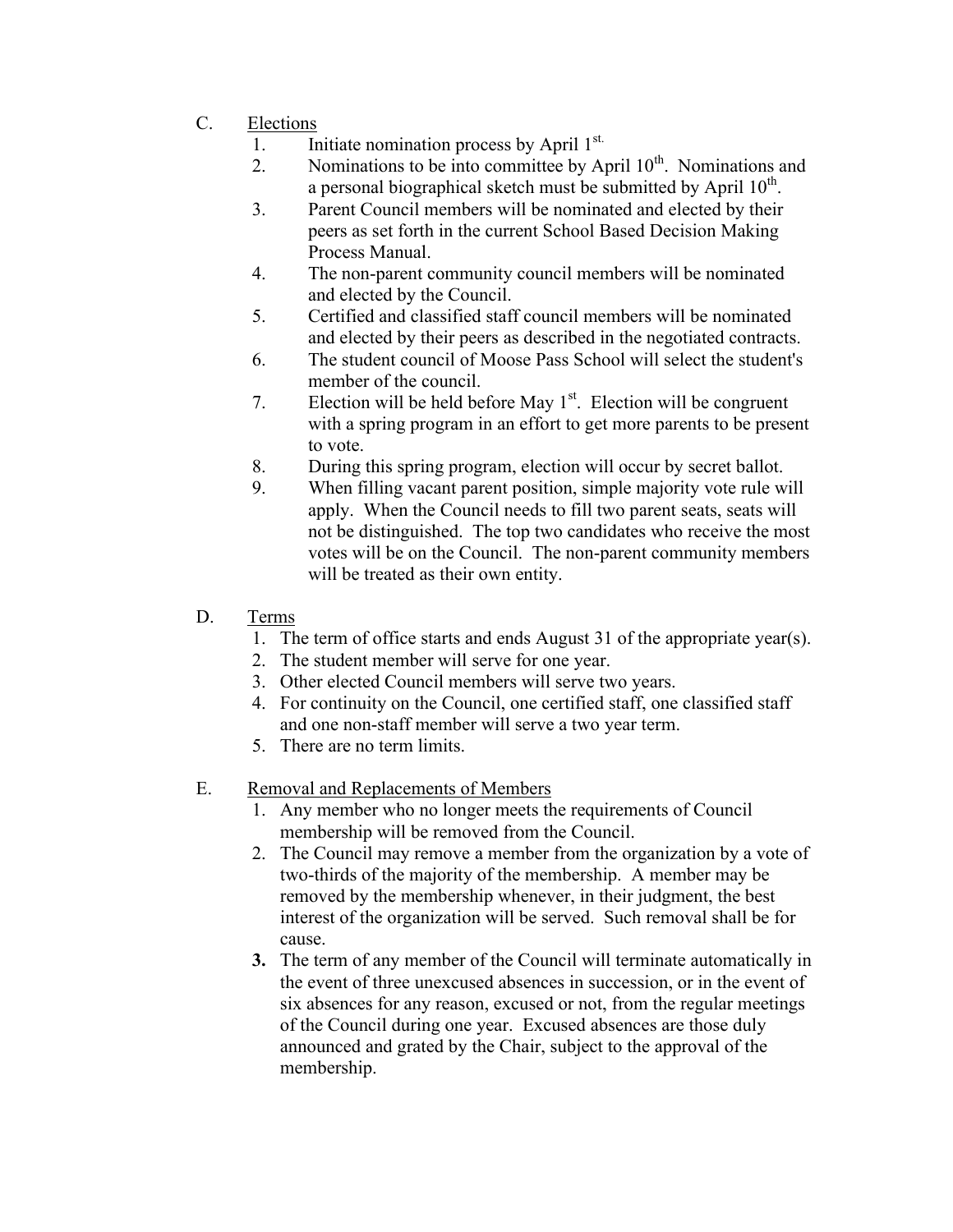#### **V. DUTIES OF THE COUNCIL**

- A. The Council is authorized and shall engage in all discretionary functions permitted by the Kenai Peninsula Borough School District Site-Based Planning Procedures and in all appropriate measures deemed necessary to carry out such discretionary functions. The discretionary functions include, but are not limited to:
	- 1. The interviewing process
	- 2. In-service plans
	- 3. School staffing plans
	- 4. Curricular Initiative/Projects/New Courses Improvement and maintenance project needs
	- 5. Co-curricular activities
	- 6. School policies
	- 7. School budget
	- 8. Scheduling
- B. The Council shall on an annual basis, set forth student achievement goals with yearly performance targets based on the District's assessment policy and other indicators identified by the District. The Council will annually evaluate its performance in reaching the targets.
- C. The School District supports the concept of shared decision making as a strength in the instructional process. The Principal remains the sole administrator of the school and will operate the school within the normal constraints of the district, including working with the school council.

# **VI. OFFICERS**

- A. The Council annually shall elect by a majority vote of the entire Council, a President, a Vice-President, and a Secretary at the first regular meeting of the school year.
- B. The duties of the President are as follows:
	- 1. Shall preside at all meetings of the Council.
	- 2. Shall be responsible for conducting the affairs of the Council.
	- 3. Shall be responsible for executing the policies of the Council.
	- 4. Shall communicate to the Council such matters and make any suggestions, which will promote the welfare of the school.
	- 5. Shall be responsible for the conduct of the Council in strict conformity to the policies, principles, rule and regulations of the Council, Kenai Peninsula Borough School District and the State of Alaska.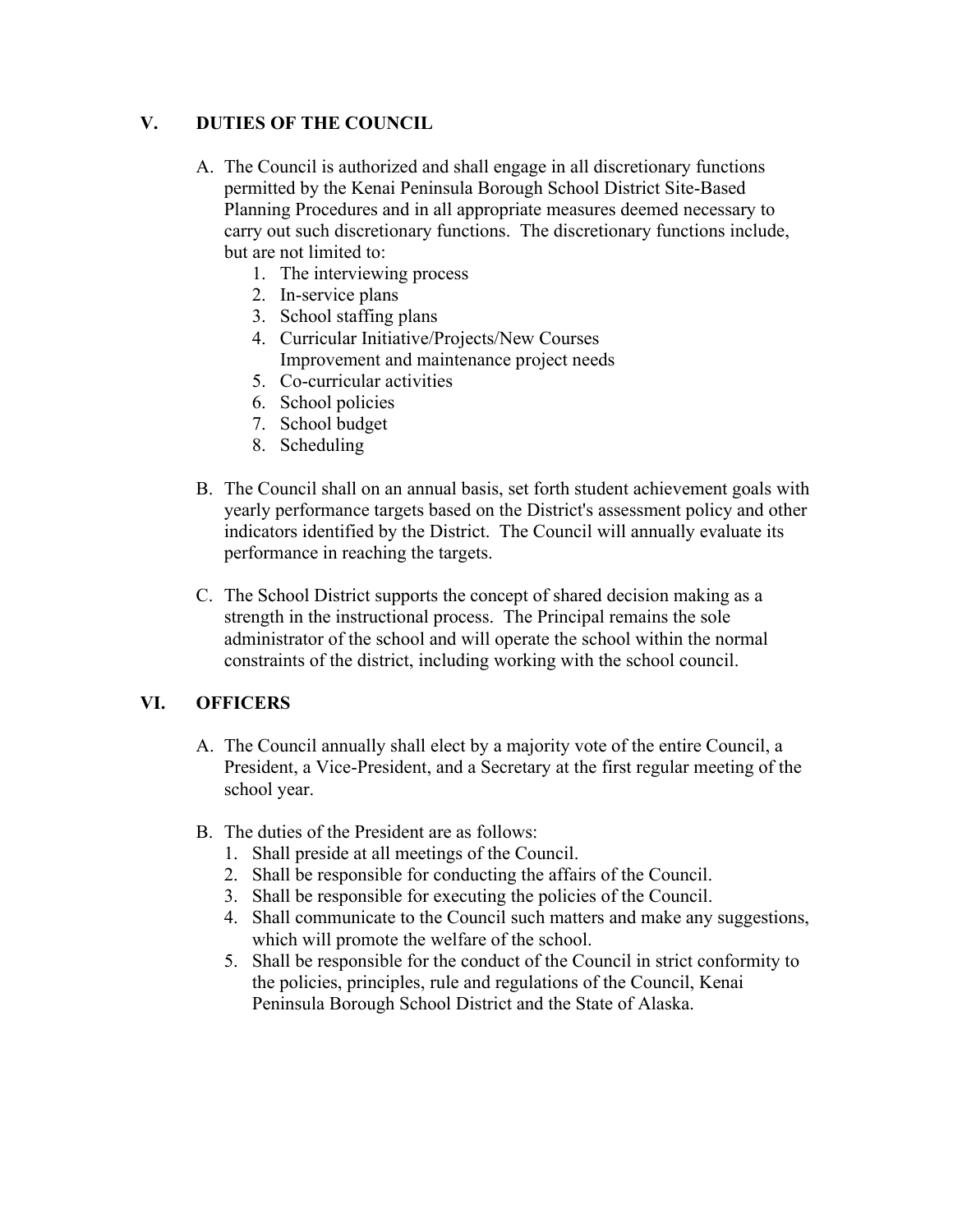- C. The duties of the Vice-President are as follows:
	- 1. In the absence of the President or during his/her incapacity to act, shall perform the duties of that office.
	- 2. Shall perform such other duties as may, from time to time, be assigned by the Board or President.
- D. The duties of the Secretary are as follows:
	- 1. Shall issue notice of all Council meetings.
	- 2. Shall keep accurate minutes of all Council meetings.
	- 3. Shall have charge of all books, records and papers.
- E. All officers shall be elected for one year or until their successors are elected during the first meeting in the fall and may include any member of the Site-Based Management Council.
- F. An officer may be removed from office at any time by a vote of two-thirds of the majority of all the Council. The Council may remove an officer whenever in its judgement the best interest of the Council will be served.

# **VII MEETINGS:**

- A. The Council shall meet three times a year at Moose Pass School during the time school is in session and as necessary when school is not in session.
- B. Meeting times and dates will be decided prior to the conclusion of the previous meeting in consideration of the varying work schedules of the Council members.
- C. The Chair or any other three- (3) members may call special meetings upon 72 hour notice to the other members.
- D. In points of question, Robert Rules of Order shall govern the proceedings. Decisions, unless otherwise specified, shall be made by majority vote.
- E. The secretary shall maintain minutes of all Council meetings. The minutes shall be sent to the Superintendent of the Kenai Peninsula Borough School District.
- F. At the conclusion of each school year, the Council shall prepare a report of goals and objectives accomplished for the year. Such reports shall be maintained in the Council files.
- G. Files shall be maintained at Moose Pass School in the office of the Principal. These files will be available to all members of the Council, parents and other constituents.
- H. All meetings of the MPS Site Based Management Council shall be held in open session and be accessible to the public.